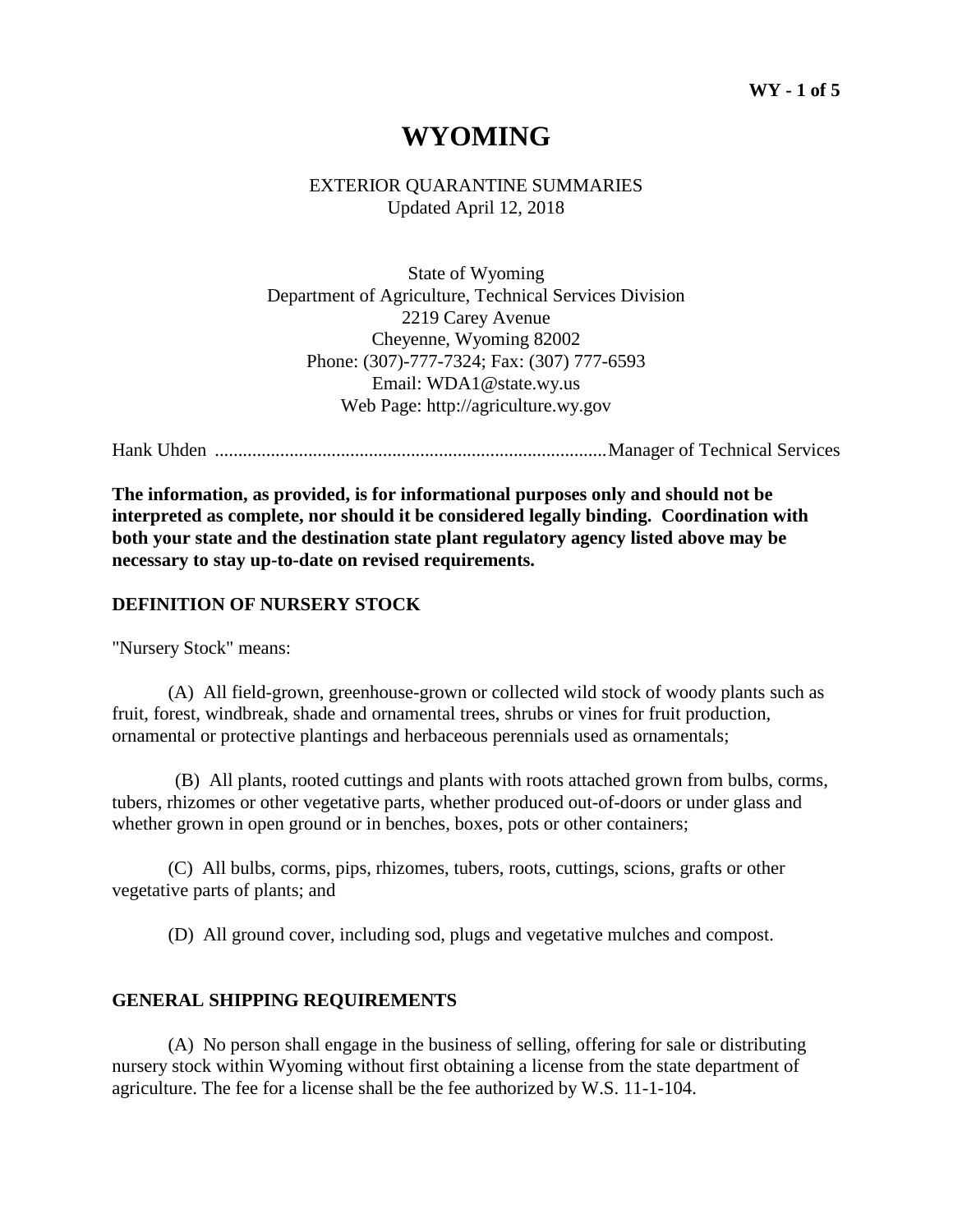(B) No person shall act as a nursery stock salesman without first securing a license from the state department of agriculture. The fee for a license shall be the fee authorized by W.S. 11-1- 104.

(C) No nonresident shall sell, take orders to sell, offer for sale or distribute nursery stock which has been grown outside this state without first securing a license from the department of agriculture. The license fee for each establishment shipping nursery stock into Wyoming shall be the fee authorized by W.S. 11-1-104. No license shall be granted to a nonresident unless the applicant agrees to furnish with each shipment of nursery stock an affidavit stating that the nursery stock to be sold, offered for sale or transported into Wyoming has been inspected by the proper state, district or county officials of the state of origin and found free from injurious insects, plant diseases and prohibited, restricted, regulated or designated noxious weeds.

(D) Licenses granted to nursery stock dealers or salesmen expire on March 31 of each year. All license fees collected shall be deposited in the general fund.

(E) Charitable and educational institutions shall be exempt from licensing requirements imposed by this section.

(F) Any person receiving directly or indirectly any nursery stock which is not accompanied by a valid shipping inspection certificate shall notify the department of the arrival of such stock, the kinds and amounts of the stock, and the name of the consignor, and shall hold the stock until inspected and released by the department.

(G) Public carriers shall not accept for shipment nursery stock that does not bear a proper affidavit showing apparent freedom from injurious insect, plant diseases, other pests and prohibited, restricted, regulated or designated noxious weeds.

(H) Any person shipping, selling or distributing nursery stock from out of state shall furnish with each shipment of nursery stock a plant inspection or health certificate stating that the nursery stock to be sold, offered for sale or distributed into Wyoming has been inspected and issued a plant inspection or health certificate by the state of origin.

(I) Resident nursery stock dealers shall request an inspection of any nursery stock to be shipped out of Wyoming. An annual inspection shall be sufficient for the purposes of this subsection. The department shall issue a plant inspection or health certificate after inspection by the department of the premises and nursery stock.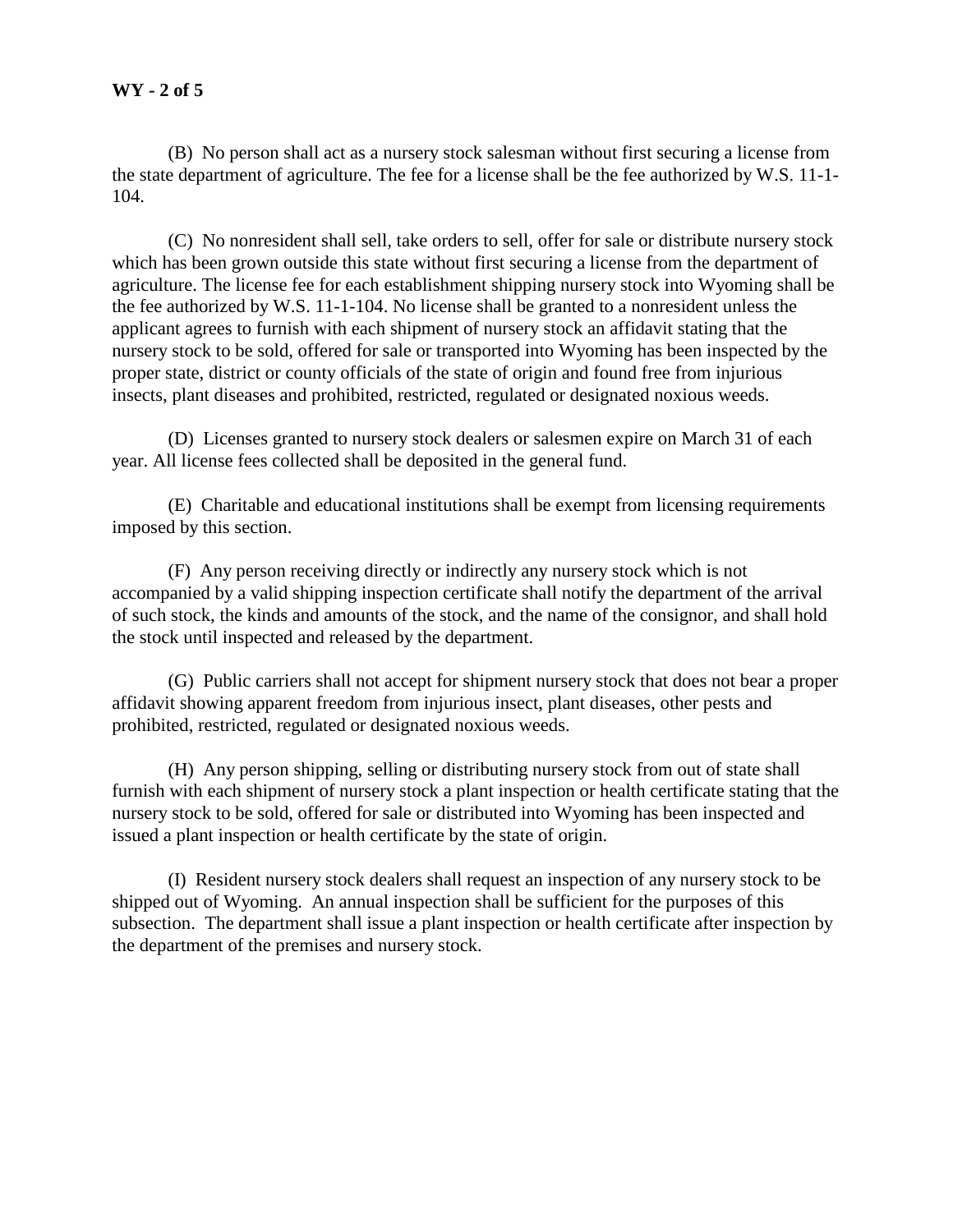## **NOXIOUS WEED LIST**

## COMMON NAME SCIENTIFIC NAME

### **Prohibited noxious weeds**

Prohibited Noxious Weeds. No seeds from the following noxious weeds are allowed.

| Bindweed, field          | Convolvulus arvensis L.                                     |
|--------------------------|-------------------------------------------------------------|
| <b>Blueweed</b>          | Echium vulgare L.                                           |
| Burdock, common          | Arctium minus (Hill) Bernh.                                 |
| Bursage, skeletonleaf    | Ambrosia tomentosa Nutt.                                    |
| Camelthorn               | Alhagi maurorum Medik.                                      |
| Campion, bladder         | Silene vulgaris (Moench) Garcke subsp. vulgaris             |
| Crupina common           | Crupina vulgaris Cass.                                      |
| Daisy, oxeye             | Leucanthemum vulgare Lam.                                   |
| Dodder                   | Cuscuta spp.                                                |
| Goatgrass, jointed       | Aegilops cylindrical Host                                   |
| Halogeton                | Halogeton glomeratus (M. Bieb.) Ledeb.                      |
| Hawkweed, orange         | Hieracium aurantiacum L.                                    |
| Hemlock, poison          | Conium maculatum L.                                         |
| Henbane, black           | Hyoscyamus niger L.                                         |
| Hound's tongue           | Cynoglossum officinale L.                                   |
| Knapweed, black          | Centaurea nigra L.                                          |
| Knapweed, diffuse        | Centaurea diffusa Lam.                                      |
| Knapweed, meadow         | Centaurea x moncktonii C. E. Britton                        |
| Knapweed, Russian        | Rhaponticum repens L. Hidalgo                               |
| Knapweed, spotted        | Centaurea stoebe subsp. micranthos (Gugler) Hayek           |
| Knapweed, squarose       | Centaurea squarrosa Willd.                                  |
| Loosestrife, purple      | Lythrum salciaria L.                                        |
| Medusa-head              | Taeniatherum caput-medusae (L.) Nevski subsp. caput-medusae |
| Millet, wild proso       | Panicum milliaceum L. subsp. ruderale (Kitag.) Tzvelev      |
| Olive, Russian           | Elaeagnus angustifolia L.                                   |
| Pepperweed, perennial    | Lepidium latifolium L.                                      |
| Puncturevine             | Tribulus terrestris L.                                      |
| Quackgrass               | Elymus repens L. Desv. ex Nevski                            |
| Saltcedar                | Tamarix spp.                                                |
| Salvation jane           | Echium plantagineum L.                                      |
| Sandbur, field           | Cenchrus incertus M. A. Curtis                              |
| Sandbur, longspine (mat) | Cenchrus longispinus (Hack.) Fernald                        |
| Skeletonweed, rush       | Chondrilla juncea L.                                        |
| Sowthistle, perennial    | Sonchus arvensis L.                                         |
| Spurge, leafy            | Euphorbia esula L.                                          |
| Starthistle, purple      | Centaurea calcitrapa L.                                     |
| Starthistle, yellow      | Centaurea solstitialis L.                                   |
| St. Johnswort            | Hypericum perforatum L.                                     |
| Swainsonpea              | Sphaerophysa salsula (Pall.) DC.                            |
| Tansy, common            | Tanacetum vulgare L.                                        |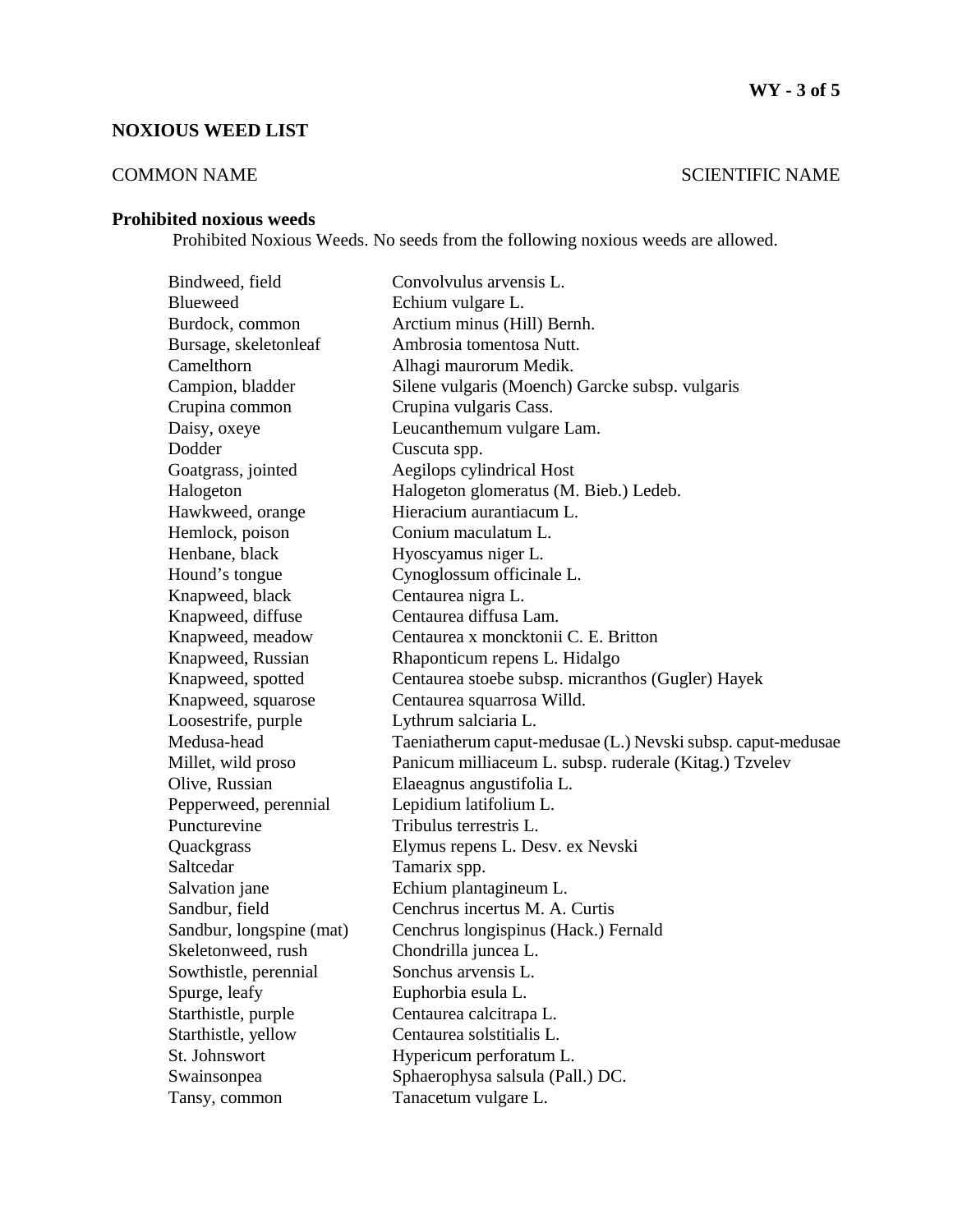| Thistle, Canada     | Cirsium arvense (L.) Scop.                   |
|---------------------|----------------------------------------------|
| Thistle, musk       | Carduus nutans L.                            |
| Thistle, plumeless  | Carduus acanthoides L.                       |
| Thistle, Scotch     | Onopordum acanthium L.                       |
| Toadflax, Dalmatian | Linaria dalmatica (L.) Mill.                 |
| Toadflax, yellow    | Linaria vulgaris Mill.                       |
| Tussock, serrated   | Nassella trichotoma (Nees) Hack. ex Arechav. |
| Whitetop            | Lepidium draba L.                            |
| Woad, dyers         | Isatis tinctoria L.                          |
|                     |                                              |

Restricted Noxious Weeds. The tolerance for restricted noxious weeds, unless otherwise stated, shall be fifty (50) seeds per pound in small seeded crops and five (5) seeds per pound in large seeded crops.

| Cinquefoil, sulphur | Potentilla recta L. 'Warrenii'                     |
|---------------------|----------------------------------------------------|
| Dock, curly         | Rumex crispus L.                                   |
| Knotweed, Japanese  | Fallopia japonica (Houtt.) Ronse Decr.             |
| Lettuce, blue       | Lactuca tatarica subsp. pulchella (Pursh) Stebbins |
| Licorice, wild      | Glycyrrhiza lepidota Pursh                         |
| Mallow, Venice      | Hibiscus trionum L.                                |
| Mustard, wild       | Sinapis arvensis L. subsp. arvensis                |
| Oat, wild           | Avena fatua L.                                     |
| Plantain, buckhorn  | Plantago lanceolata L.                             |
| Povertyweed         | Iva axillaris Pursh                                |
| Ragweed, perennial  | Ambrosia psilostachya DC.                          |

Regulated Weeds. The tolerance for regulated weeds is specified for each species as shown below. These species are not considered to be prohibited or restricted noxious weeds.

Cheat Bromus secalinus L. – Tolerance shall be 1,200 seeds per pound. Downy brome Bromus tectorum L. – Tolerance shall be 1,200 seeds per pound. Feral rye Secale cereale L. subsp. cereale – Tolerance shall be none (0) in small grains other than

rye.

Japanese brome Bromus japonicus Thunb. – Tolerance shall be 1,200 seeds per pound.

Ripgut brome Bromus diandrus Roth var. rigidus (Roth) Sales – Tolerance shall be 1,200 seeds per pound.

Ventenata Grass Ventenata dubia - Tolerance shall be 1,200 seeds per pound.